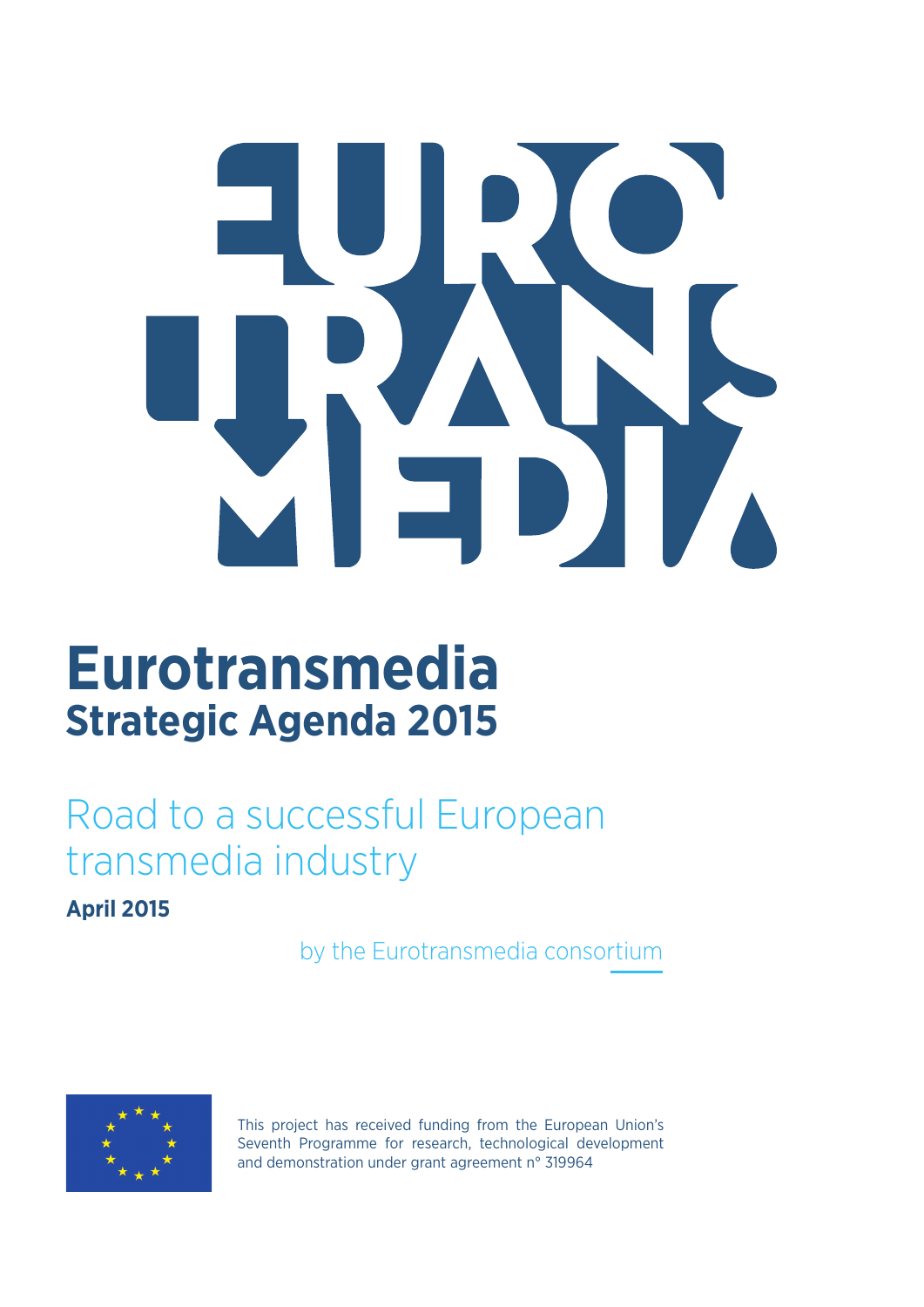#### **Eurotransmedia Strategic Project**

Industrial axis: a working chain of actors Cultural axis: Local specificities Economic axis: financing models and business impact

#### **Transmedia in Europe through three Axes**

#### **Transmedia's Key Challenges**

#### Transmedia's **Technological Challenges**

**[T 1] Topic: Improve Interoperability of Formats** [T2] Topic: Improve Distribution Channels' Infrastr **[T3] Topic: Adapting Data Storage and Security to [T4] Topic: Measurement of User Attention and Engagement [T5] Topic: Developing a Transmedia Feedback Plate [T6] Topic: Integrate VR and AR in Transmedia Sto [T7] Topic: Integrate New Interaction Paradigms in [T8] Topic: Exit the ghetto of proprietary technologies in distribution channels [T9] Topic: Appropriation of digital technologies by content creators**

[A1] Topic: Discovering and improving transmedia **[A2] Topic: Co-creation and Synergies** [A3] Topic: Improve storytelling methods to follow [A4] Topic: Discover new storytelling methods for **[A5] Topic: Design and test storytelling methods**  $e$ **[A6] Topic: Improve User-Generated Content Integration In Production In Production In Production In Production In Production In Production In Production In Production In Production In Production In Production In Productio [A 7] Topic: Digital literacy**

| Eurotransmedia Strategic Project |  |  |
|----------------------------------|--|--|
| <b>Introduction</b>              |  |  |
| Scope of this strategic agenda   |  |  |
| <b>Vision of Transmedia</b>      |  |  |

#### Transmedia **Business Challenges**

#### Transmedia **Artistic Challenges**

| [B1] Topic: Business Models                                 | 16 |
|-------------------------------------------------------------|----|
| [B2] Topic: Local Innovation Support in Creative Industries |    |
| [B3] Topic: Better User Generated Content management        |    |
| [B4] Topic: Content IP Ownership                            | 18 |
| [B5] Topic: Transmedia financial support                    | 19 |
| [B6] Topic: Impact Study                                    |    |
| [B7] Topic: Cultural Transmedia                             | 2Ω |
| [B8] Topic: International Cooperation                       | 2Ω |

**The Eurotransmedia action plan**

# **CONTENTS**

## Road to a successful European transmedia industry

|                                       | 9  |
|---------------------------------------|----|
| ructure                               | 9  |
| <b>Transmedia</b>                     | 10 |
| <b>ngagement</b>                      | 11 |
| atform                                | 13 |
| <b>orytelling and Tools</b>           | 13 |
| n Transmedia Storytelling and Tools   | 14 |
| <b>pgies in distribution channels</b> | 15 |
| by content creators                   | 15 |

| <b>talents</b>                              |    |
|---------------------------------------------|----|
|                                             | 22 |
| w the technical evolution _________________ | 23 |
| public venues                               | 24 |
| enabled by the Internet of Things           | 25 |
| gration in Production Workflows             | 25 |
|                                             | 26 |
|                                             |    |
|                                             |    |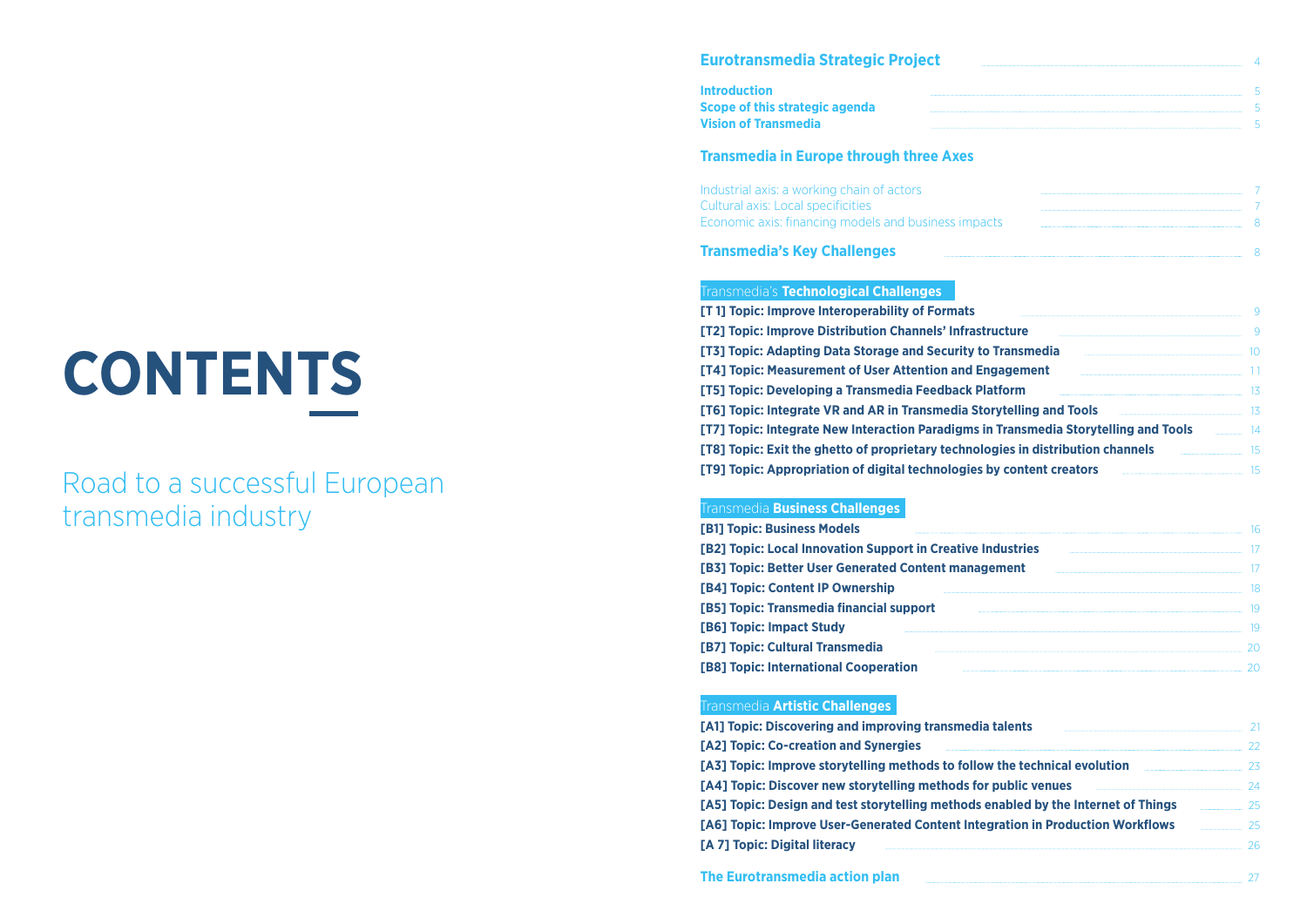# EURO<br>URANA

#### The Eurotransmedia project intends to

- $\blacksquare$  Integrate key problematic areas in the EU by uniting the research efforts to get rid of the remaining technological barriers that still hamper user creativity, user content editing interoperability, portability and new editorial strategies (which can be seen as the future of the media industry). It will tackle technological, scientific, organisational and economic challenges for research and innovation for the European media industry.
- Adapt a new value chain to the new economy, in which the user is both a consumer and a producer and practices are nomadic and ubiquitous.
- **n** Defragment research: This will be achieved through the development of a common trans-regional Strategic Research Agenda and of the associated Joint Action Plan integrating regional specifics based on the common knowledge acquired by six key European research-driven clusters.

#### The project will deliver

- n A Vision Document targeting 2030 that identifies areas of interest for research, innovation, and collaboration in the coming years.
- n A Strategic Research Agenda to identify areas that need more research and innovation investment in order to reach the objectives described in the Vision Document.
- A Joint Action Plan identifying common activities to be launched among project partners in the project period.

#### The Partners

- ASBL Cluster TWIST, Belgium (Coordinator)
- Cap Digital Paris Region, France
- Pôle Media Grand Paris, France
- nterface Europe, Belgium
- **n** Media Evolution AB, Sweden
- Fundacio Barcelona Media, Spain
- MTÜ Eesti Digikeskus/NGO Estonian Digital Centre, Estonia
- Service Public de Wallonie, Belgium

# **Introduction**

Production methods and funding have been the subject of constant research. The dependency between production methods and financing is very strong, hence the traditional split between "Majors and Independents".

We therefore propose to structure the potential of research in the field of transmedia in three sections: artistic, technological, and business challenges. Each section will deal with several sub-sections, such as human resources, the audience, technological tools, production and financing, transmedia language, and the social and economic impacts of the transmedia use.

Indeed, allocating optimally the financial resources made available by the Producer(s) is an art that is well ahead of the technology's implementation. In addition, production methods have always been linked to the legal dimension of operations (copyright, exploitation rights, "memorandum of understanding", agreements, etc.).

Another constant is that the audience and consumption conditions of audio-visual and multimedia achievements have also always been the subject of research. However, there is a major difference between the past and the present: The attitudes, behaviours, and cultural habits of today's young audiences are highly influenced, from an early age, by the phenomenon of "gamification". This point opens many research prospects.

Although its impact on research is very indirect, we must also take account of the study of cinema's sources. One example: We may perhaps remember the virtues that André Bazin gave to the long take in his beautiful writings on cinema. Influenced by the thinking of this scholar, many film-makers have worked to improve the technique and shooting equipment suitable for producing this type of shot. In the field of transmedia, exegesis that is already being structured by the actions, conferences and writings of "Early Adopters" will supply all areas of research.

Finally, the use and spread of media, which can be considered "extensions of man", to quote Marshall McLuhan, have very important economic and social impacts. Social scientists have always considered them to be both positive and negative and there is no reason for that to change with the development of transmedia.

# **Scope of this strategic agenda**

The key players of the transmedia industry have to face three main challenges to adapt to the evolution of media in terms of financing and production, consumption habits, and audience expectations.

# **Vision of Transmedia**

The success of transmedia content will be based on the ability of its creators to manage different economic, artistic, and technological skills in an environment in perpetual evolution. At the same time, transmedia content creators will have to meet the expectations of consumers, who increasingly want content ATAWAD (Any Time, AnyWhere, Any Device<sup>1</sup>). Through various tools, consumers will have a larger and larger influence on content creation. The consumer is no longer a spectator but a full-fledged participant.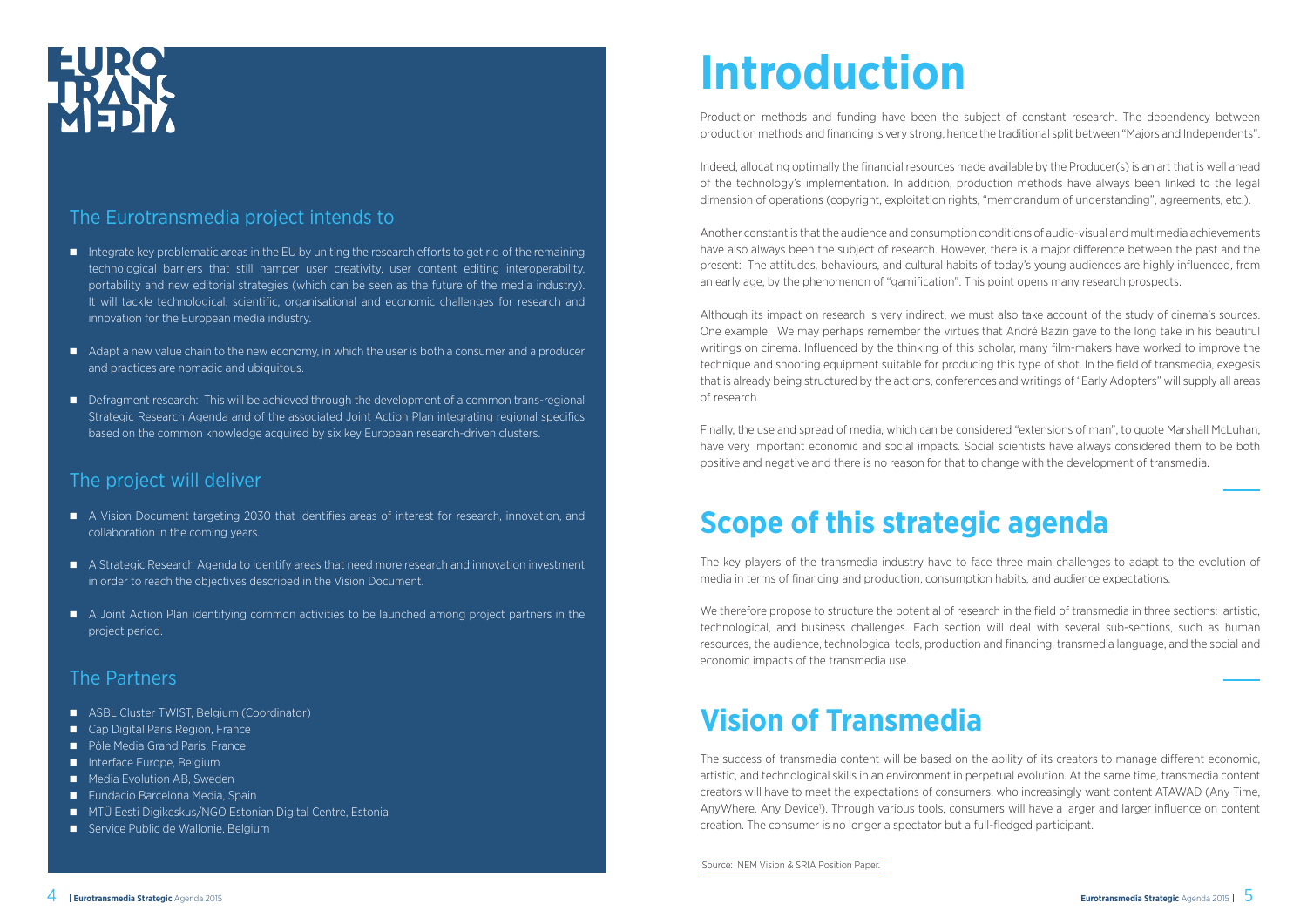Transmedia will affect our lives increasingly, with functions we do not necessarily expect yet thanks to many new technological opportunities, including:

- **n** generalization of storage and management of content solutions in the "cloud",
- $\blacksquare$  geolocation technologies,
- $\blacksquare$  connected objects
- $\blacksquare$  robotics, programming, wireless synchronization,
- $\blacksquare$  and much more.

The conclusion is that the success of a technology's development will depend more and more on either its acceptance by users/citizens or its "transparency" (users want a service that works and do not care about its embedded technologies).

Even if protecting its local and cultural content remains an issue, transmedia means the creation of worldwide communities whose consumption does not depend on cultural barriers but is based on artistic universes. Therefore, Europe will have to tack about and partly switch from a local to a global perspective.

New sectors such as healthcare, lifestyle, and the consumption of non-media goods and services are becoming increasingly digitised with each passing day. This marriage between digital sectors and other social, industrial, or economic sectors will be one of many new business opportunities for transmedia content and storytelling. In the meantime, many of the more traditional sectors are approaching transmedia through marketing activities, where the most successful transmedia content is to be found so far.

In this changing environment, where traditional content producers are largely supported by the public authorities, the newcomers, i.e., transmedia producers, will have to rely mainly on investment from the private sector. Thus, supporting the creation of innovative financing tools should be a key to success. Crowdfunding platforms should evolve in the future into even more powerful and influential tools. Today they seem to be one of the basic building blocks of the new digital economy for the creation of transmedia content.

In the recent past, the video game industry – a digital, cultural, and innovation driver – had to clear the same hurdles as the transmedia industry. Video games engendered new business models, created innovative content, and spawned unique services that are still driving ground-breaking technological discoveries, leading the way for many other sectors.

However, creating content for several media at the same time engenders a new major challenge never faced before, namely, the rules of creation must change. Creating a homogeneous artistic universe that will compose, as a whole, bankable content on several devices is much more rigorous in terms of knowledge.

Hence, if the innovations of the video game industry have had an impact on human resources as it spawns new crafts and new needs, the content creation revolution led by the transmedia sector will have an even bigger impact on creative human resources, for the latter will have to reinvent the way they work. From a creation written by a lone artist, which is common in Europe, they will likely have to turn to creation through teamwork in order to cover all the characteristics of transmedia creation.

Therefore, the artistic challenge appears to be the most risky and complicated challenge to solve in the short term.

### **Transmedia in Europe through three Axes:** Industry, Culture, and Economics

#### **Industrial axis:** a working chain of actors

Transmedia skills are present but fragmented. That is an obstacle to the sector's development and a source of weakness in defending Europe from being flooded by extra-European works. Still, Europe is armed to go on producing more intensively in the longer run, including for the emerging Asian markets.

To conduct a successful transmedia project and make it more than an open concept (and finally become an effective industry), strong production capacity with powerful investors, industrial tools to communicate its deliverables to markets, and well equipped individuals and households to make this happen are needed.

These three elements already exist but they are not merged under a common strategy with clear objectives. The public authorities' role might be that of a driver, that of giving perspective, providing support, creating propitious conditions, and driving cross-market synergy on a continental scale (as was the case at the inception of many known industries).

Audiences are ready for transmedia from the standpoint of equipment. Multi-platform access is already a reality, and the use of various devices will continue to spread, strengthening user engagement.

Broadband, clouding and pricing remain inadequate in Europe for large continental-scale transmedia-facilitated workflows.

The integration of skills must be implemented via a well-structured international coordinating and intelligence centre that is aware of the overall working chain requirements and limits. The goal will also be to extend the scope and limits in question. That means a chain starting from the producers' capacities and investors' motivation to the available techniques for achieving and broadcasting content and– last but by no means least – the endusers' expectations and possibilities.

#### **Cultural axis:** Local specificities

"There is no clear transmedia culture in Europe", as one expert said about storytelling talent, meaning that while other regions/countries have developed particular transmedia standards with regard to media mixes, content life cycle & project steps, and mostly story genres, we see a lack of consistency in our continent's experiences. Obviously, the sustainable growth of these activities and making them relevant as effective transmedia concepts from the very first draft must be supported by educational efforts.

The private actors of the media industry as well as public institutions are expected to play an active role in organizing such efforts. This could take the form of dedicated high school curricula and masters or private training programmes for professionals.

It is unclear whether European socio-cultural forces will be reluctant to embrace transmedia mechanics, principles, and writing. Some cases, such as the way people behave with their cross-media devices, making content "liquid and alive", prove that audiences are open to this burgeoning concept. However in this case specific variations per market are expected due to local mentalities. Appropriate colours will be given to developments, as is observed in countries outside the EU. Japan, the United States, South Korea, and Israel clearly show distinctive type of transmedia applications and stories as well as various types of access diversification. However, overall,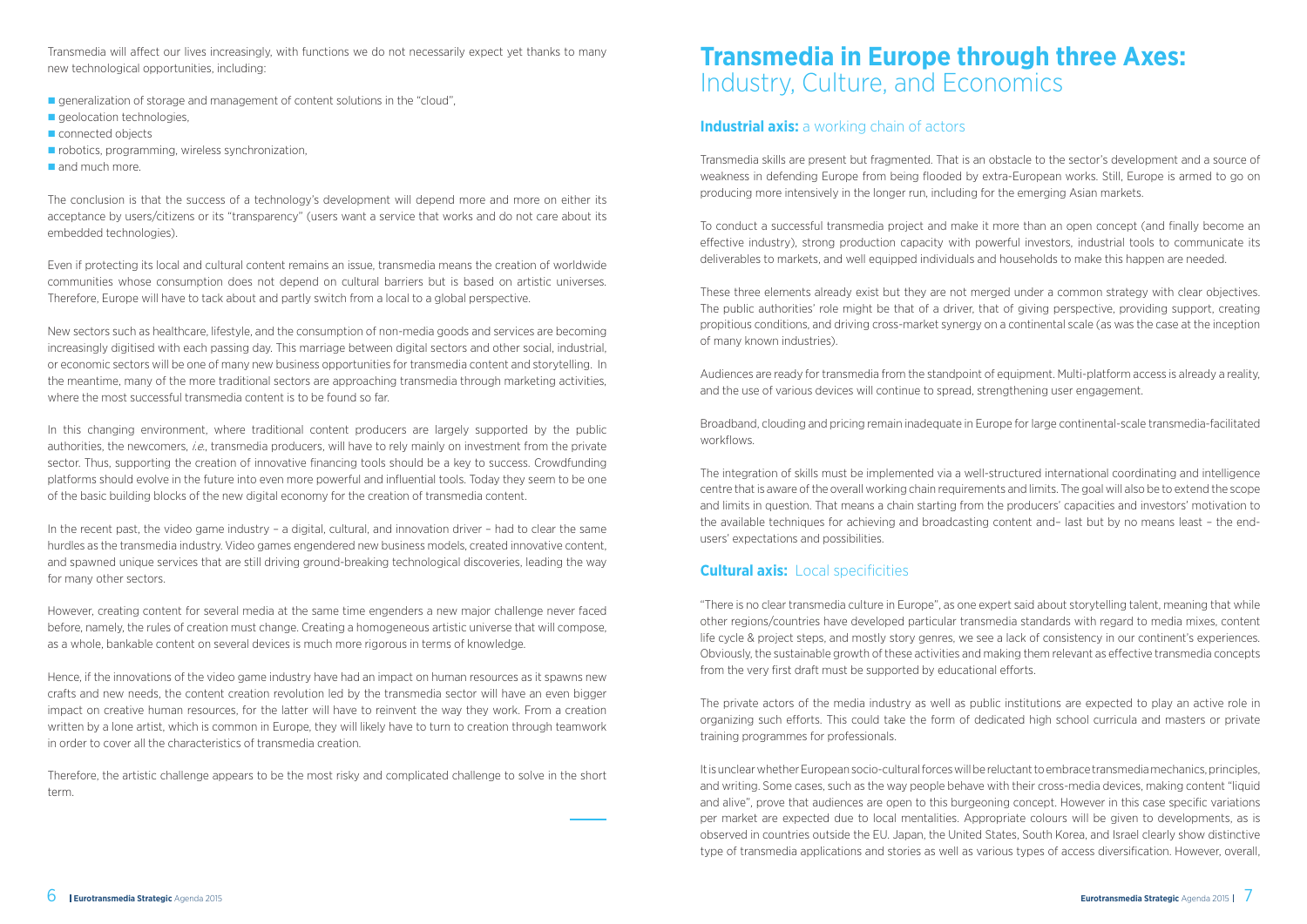the guidelines and principles remain the same. We are convinced that Europe will not be an exception; it will find its own transmedia nature within this overarching framework. We do not foresee cultural roadblocks but, instead, strain factors that tend to kerb a normal growth trend. The mosaic of EU countries' sub-cultures is not the issue. Rather, it is the lack of centralised know-how, efforts, support, and synergies.

#### **Economic axis:** financing models and business impacts

Transmedia project financing models are unstable per market and per channel. There is no typical rule of financing such media's operation. Instead, there is usually a mix of various sources that includes private and public funding.

The PPP (Private-Public Partnership) model seems be the most widespread to make transmedia production happen. But crowdfunding (shares taken by individuals) will become more and more common as a small production financing tool in the future.

We have noticed strong successes and a positive trend in the way that some markets outside Europe are turning transmedia activities into a strategic business that is striving to be profitable. In countries such as Japan, South Korea, and the United States, transmedia has become an industry that is based on typical frameworks but expressed differently per region, e.g., linked with Mangas or the music industry.

Transmedia definition has joined the ecosystem principle: the concept is open in time and space and demonstrates that basically the number of possible applications and derivatives is infinite.

Thanks to this dynamic, the franchise of a story as well as all types of content (audio-visual or not, films, fiction, documentaries, sports, etc.) could be developed in a transmedia project across any channel and any audience, and followed everywhere. The issue of intellectual property also comes into question once the by-products show few links with the original "story" and the fact that so many different stakeholders are contributing to the creation process.

Unfortunately, this is not yet a reality in Europe!

### **Transmedia's Key Challenges**

The transmedia sector has to face three different kinds of challenge - artistic, technological, and business challenges – in order to deal with the profound evolution that the media industry has been undergoing since it began converting everything to digital technology.

#### Transmedia's **Technological Challenges**

As we shall see further on in this document, the obstacles to successful transmedia are far from technical only. Nevertheless, the fast pace of technological innovation leaves a trail of unachieved maturation processes in its wake. Lots of more traditional activities, such as network infrastructure deployment, interoperability of standards, security, and audience engagement verification, require modifications to become fully applicable to transmedia works. Our world of mobile, user-centred communication is in perpetual flux. The media industry is not evolving fast enough to catch up.

Whereas we see the emergence of UGC and the increase in interactivity requested by transmedia workflows, content is still provided to users through channels that have been optimised for linear content (video streaming) and for static content (cacheable static web pages).

#### **[T 1] Topic: Improve Interoperability of Formats**

The compression and transmission of audio-visual signals are well standardised. However, when interactions and multi-platform distribution come into play, lots of hastily developed proprietary solutions are found. This hampers creativity and the audience size that can be reached. HTML5 seems to be the way to go, but its adoption isn't complete yet.

#### Challenge and current bottlenecks

As soon as a new device appears on the market, a new standard emerges to format data for it. **This "one device = one standard" is a big obstacle for the industry.**

Some factors important for transmedia and interactive audio-visual communication in general are completely underrepresented in the usual video standards. For example, latency time, buffer duration and size, and interaction data have major impacts on the quality of experience, yet they are not standardised. Adobe Flash has been successful as a standard for animated images, video games, and movie players, but its proprietary nature is making it quickly obsolete. Its demise has been announced since 2010 and major companies such as Microsoft and Apple are abandoning it or never supported it. Even Adobe has announced its intention to switch to the HTML 5 public standard.

HTML 5 provides two features essential for transmedia that Flash doesn't, namely, mobile capabilities and semantic annotation. HTML 5's open structure is far more future-proof than Flash. However, it is not yet supported widely enough, mainly because of its overly complicated scope. However, for the time being HTML 5 is seen by most as the only viable solution<sup>2</sup> to the problem of interactive multimedia content interoperability on our many incompatible devices.

So, HTML5 seems to be the solution to provide interoperability for the future transmedia products, but the shift from the obsolete legacy formats to this new Holy Grail faces major issues linked to its novel and complex nature.

#### **Objective**

Mastering HTML 5 is difficult but is becoming unavoidable in many transmedia applications. Successful transmedia workflows should master it and, wherever possible, should contribute to the writing of good practice rules and to refinements of its many sub-topics.

#### **[T2] Topic: Improve Distribution Channels' Infrastructure**

#### Challenge and current bottlenecks

The speed of a whole transmission chain is the speed of its weakest link. As transmedia productions are reaching a vast diversity of audiences in various countries, in densely populated urban regions as well as in remote rural areas, the complex transmission chains are more prone to suffer from lack of bandwidth and data losses than traditional linear media. For the transmedia industry, a reliable and adapted infrastructure is

2 See http://thenextweb.com/dd/2014/04/19/rip-flash-html5-will-take-video-web-year/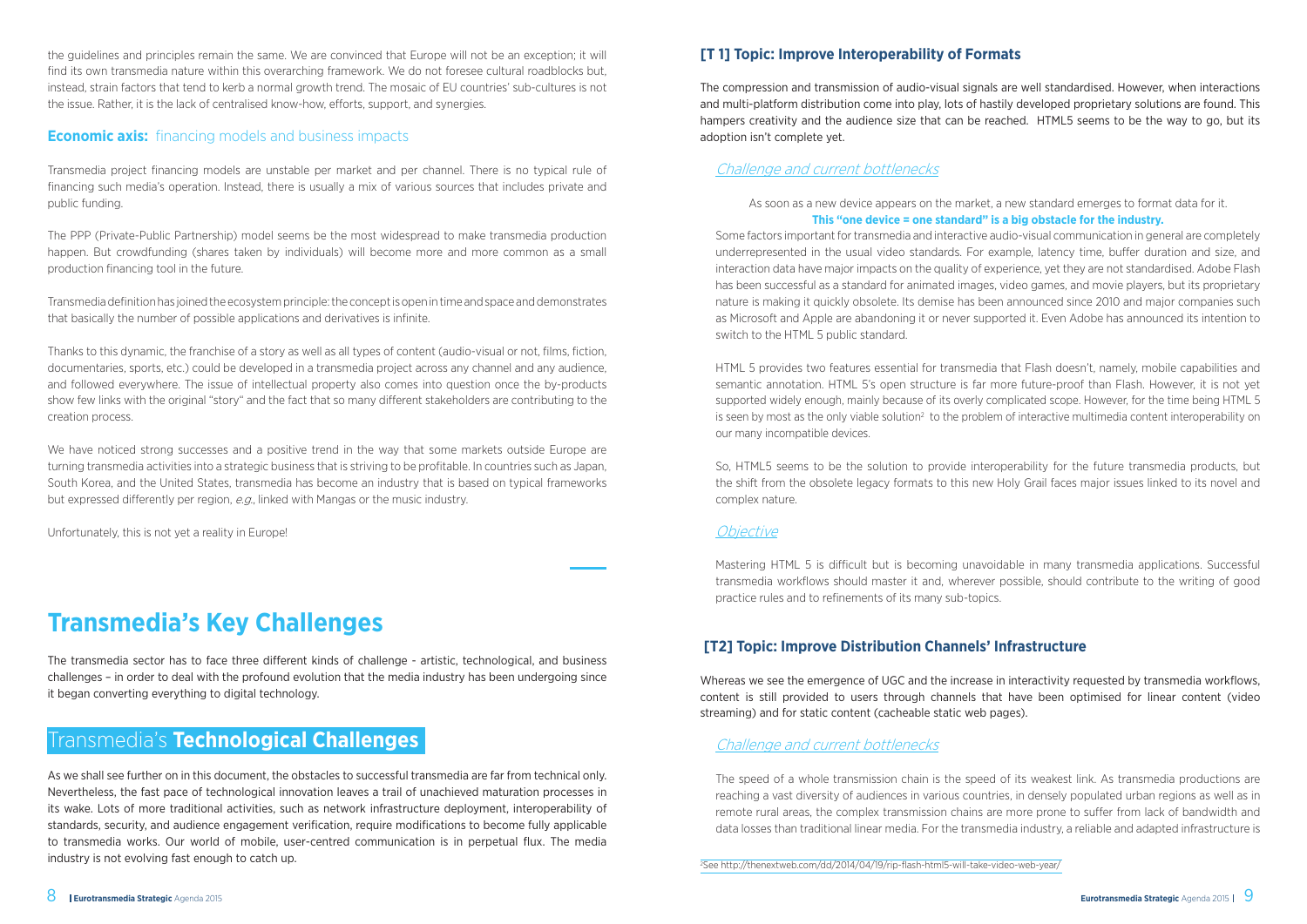required everywhere in Europe. Experiments are needed to test new applications and workflow components with real-world data and - users on existing distribution infrastructures. Incubators, fab labs, and even large telecoms companies' R&D labs need to test high-speed broadband services, cloud storage and cloud processing solutions, new micro-payment solutions, new database engines, and social network interaction. Infrastructures dedicated to such experiments are needed on both the regional and trans-regional scales. Improving the infrastructure and dealing with the infrastructure's current problems should both be among the priority objectives of our industries, for bandwidth is still not guaranteed everywhere in remote areas, mobiles suffer from "dead zones" where no signal is available, city centres and event venues are frequently saturated, etc. While telecommunications providers try to improve their channels, application developers should use all available tricks - and invent new ones- to overcome the obstacles.

Specific Challenge: The demand is growing for high-quality content and new user experiences. At the same time, thanks to ubiquitous technology adoption, widespread use of mobile devices, broadband internet penetration and increasing computing power the consumption of content anywhere, anytime and on any device is becoming a reality.

- 2) Regions should foster the relationship between content creators and app developers on the one hand and the companies and institutions managing the infrastructure on the other hand. Multi- and trans-regional cooperation is also expected in order to develop a European distribution network. Fostering co-renting of new media businesses on the same campus is one of the solutions, as exemplified by the Barcelona Media Park. The launch of projects under the Horizon 2020 e-infrastructure strand will be promoted.
- 3) Promote the use of industry-proven de facto standards such as the social media interfaces published by Orange<sup>3</sup> or the Transmedia Storyteller Conducttr API.<sup>4</sup>

#### Objective

1) Promoting the launch of real-scale transmedia experiments on existing distribution infrastructure. Beneficiaries should be incubators, fab labs, telecoms companies, and research labs. The experiments will be used to validate new storytelling concepts and production workflows components in the real world. Infrastructure dedicated to such experiments is needed on both the regional and the trans-regional scale. This will be done through new locally funded R&D projects as well as Horizon 2020 projects, for the Horizon 2020 programme includes calls for projects in technologies for creative industries, social media, and convergence.

#### **Abstract from the H2020 Work Programme 2014-2015:**

#### **ICT 19 – 2015: Technologies for creative industries, social media and convergence.**

#### **[T3] Topic: Adapting Data Storage and Security to Transmedia**

Existing rating tools are not very well suited to reporting the real user engagement level in our ATAWAD<sup>5</sup> world accurately. With the additional complexity level introduced by transmedia stories, audience measurement is clearly not efficient enough; and its importance is even greater than in our previous linear content world

The analysis and exploitation of user-generated content on a larger scale than ever before will require more and more data securization and fast, simple, and interoperable ways of setting up secure bidirectional channels between users, content providers, and – generally speaking –all the players in the media productionto-consumption pipeline. The protection of privacy is a growing concern with online applications running on mobile devices.

Privacy issues go beyond simple security issues when user-generated content comes into play, for multimedia content has to be transferred from users to producers and/or to other users with reliable identification (to ensure copyrights are handled properly) and reliable anonymization of the broadcast content (to respect user-author privacy).

#### Challenge and current bottlenecks

Transmedia need safer, more capable, and reachable repositories adapted to the production and distribution of multimedia content, including 2D stills and videos, but also emerging formats such as VR (virtual reality) and AR (augmented reality). The large-scale democratization of VR and AR is expected starting in 2016. Using such content implies recording, transmitting and processing 360° surround video from many (if not all) users and leading to a tenfold (if not more) increase in bandwidth, cloud processing and storage resources. To cope with security issues, we need to look at the lack of universal regulation and recognised good practice rules on:

- $\blacksquare$  author's rights/copyright,
- **n** personal right to image (a person's consent to be portrayed in pictures),
- $\blacksquare$  content protection,
- $\blacksquare$  limited permission of use,
- $\blacksquare$  transparency about data collection methods, and
- $\blacksquare$  third party trust inside the workflow pipeline

A clear and easy-to-understand, standardised consent form in which the user can acknowledge his/her rights and responsibilities before uploading any content for reuse is lacking.

#### **Objective**

1) Raising awareness of the "big data" and privacy issues raised by the development of transmedia is mandatory. Organising workshops about data management co-located with well-known professional

- events to ensure the impact seems to be a good way to tackle the issue.
- 2) Promoting the development of European certified standard methods for private data collection transparency and use.
- 3) Addressing regulatory issues and promoting the adoption of standardised consent forms for User-Generated Content.

#### **[T4] Topic: Measurement of User Attention and Engagement**

User feedback is a vital cornerstone of the transmedia production pipeline, but existing audience evaluation tools target traditional linear media and are unable to cope with the interactivity of transmedia works. The lack of proper measurement tools could lead to flawed ROI reporting, biased business models, and ultimately to worse-quality user experiences.

<sup>3</sup> http://www.transmedialab.org/nos-outils/ and 4 http://www.tstoryteller.com/api-terms-of-use <sup>5</sup>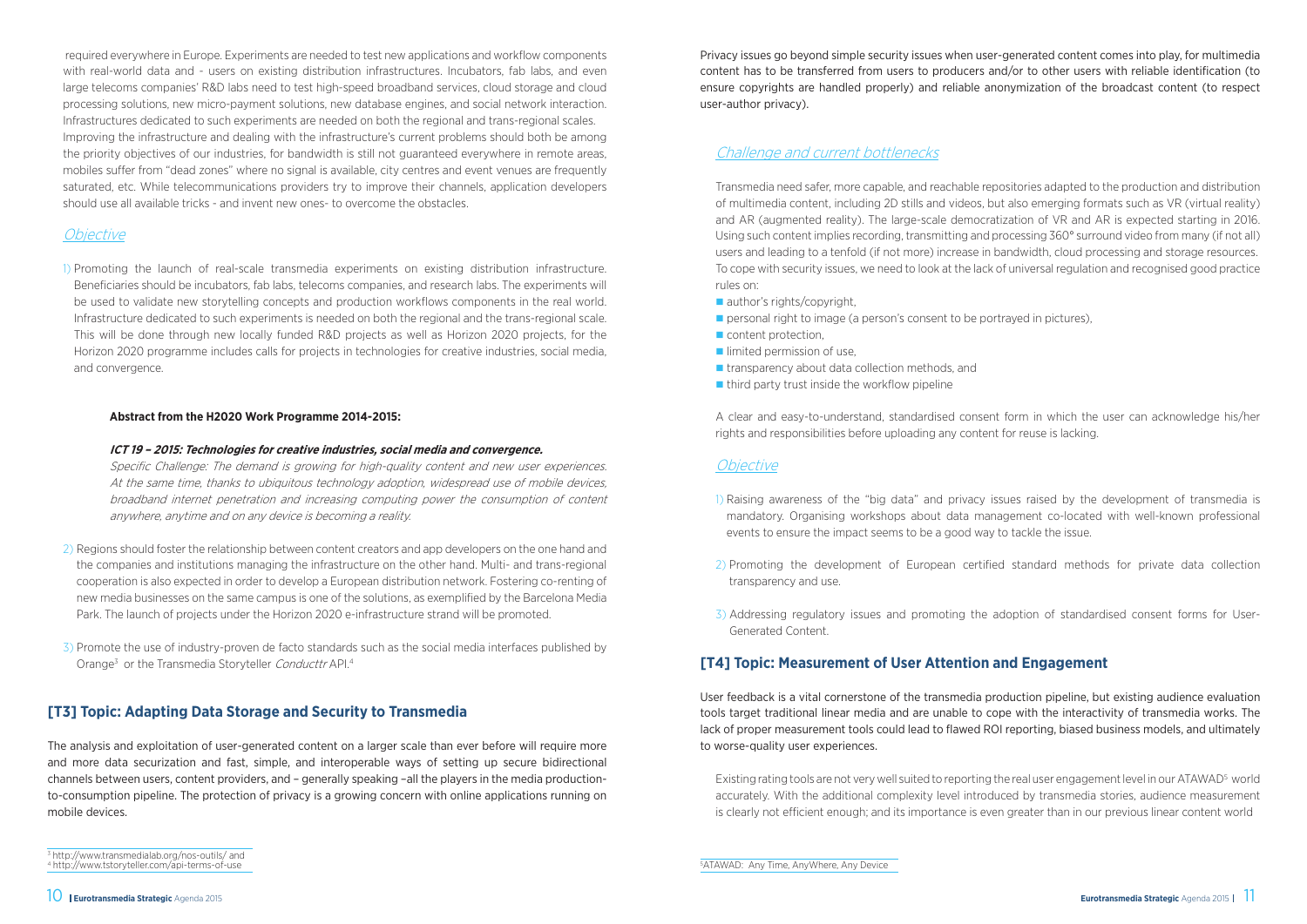because of the particular impact of the interactive user's engagement on the nature of the measurement and the use of key performance indicators (KPI) based on these measurements.

The new nonlinear broadcasting of sound and video has brought new concepts to the media industry, especially the following:

- **n** The possibility for users to replay the same programme as often as desired. This action is really important in analysing the user's behaviour and interest in the content in question. This is a new behaviour created by nonlinear broadcasting.
- n The possibility to interact with the channel using other devices such as smartphones, tablets, and smart TV brings a new dimension to measuring the user's interest and how far he/she wants to go in the interaction. Interaction feedback also means the possibility of "guiding" interactive users by orienting them in some sub-domains of the content.
- **n** The record feature of the nonlinear media channels is also a new behaviour to measure. Not only the recorded action but also how many times the content is "re-used" by the user and how long the content is kept available are important to know.
- The impact of the replay feature is also very important for advertisements, because the announcers have to find new business models to make the adverts interactive as well and avoid users' circumventing them.

These new ways to consume content needs a holistic approach to measurement based on all the actors and components of the model.

Accurate measure of audience engagement levels in transmedia web-driven shows is a great opportunity to create and maintain "big data" databases and to open new consumer-oriented markets: Broadcasters and producers will be able to switch from their old B2B-only models to new B2C one.

New parameters in line with many social network innovations, such as interactivity level and virality, have to be accounted for.

#### Challenge and current bottlenecks

Transmedia everywhere in the world needs better tools and procedures to measure user engagement, usergenerated content quality and quantity, IPR and copyright issues related to user-generated content, and user interaction, both for live and pre-recorded or on-demand content. The perfect metrics to "measure love" do not exist yet.

Among the missing technological building blocks of the transmedia production chain, user-generated content tagging and tracing tools are badly needed. Management procedures and technologies to foster fair practices and profitability in transmedia content should be developed as well, and they should be validated by the whole transmedia sector.

The missing audience measurement-related quantitative tools should be developed as soon as possible through R&D efforts involving enough industry partners and academia, and possibly financed by an appropriate trans-regional call by the EC.

#### **Objective**

1) The first step to solve measurement issues is to raise awareness about the topic: regions should organise or co-organise a series of seminars about multi-channel audience measurement co-located with a major content production European event such as IBC (targeting industrial companies), NEM meetings (targeting research institutions and content producers), the "Forum Blanc", or "MipDigital". Europe needs to re-use the US and Canadian experience but also the projects started by some European countries, such as the UK and Scandinavian countries. Once proper industrial support is granted, Eurotransmedia will be able to launch a publicly funded transmedia audience measurement project with the goal of writing the definitive "Transmedia Audience Measurement Handbook".

2) At the same time, Eurotransmedia should gather key actors in the European transmedia sector, propose an audience measuring methodology, and help them to reach an agreement on a common set of audience

measurement requirements.

Methodology is one of the most important parts of a holistic approach and needs to be addressed as a priority. The European market is probably too large to consider a single methodology and the importance of comparing the best of them and making some choices is very central in this matter.

3) After those first steps, we should be able to promote use of the agreed common set of tools in the

transmedia industry (both in Europe and worldwide).

The tool delivering figures to quantify audience involvement is the last link in a chain made of methodology, technology, and architecture. Agreement specifications for measurement tools are very important to be certain that methodologies are applied correctly and the architecture is as standard and as open as possible in order to make the tools "connectable". The richness of the final solution will come from the flexibility to interconnect several tools whilst taking all local variables into account.

#### **[T5] Topic: Developing a Transmedia Feedback Platform**

Feedback from end-users and intermediate links in the production chain is far more important for transmedia than for traditional linear content. The interactive nature of transmedia and the tight connections between social groups of end-users require a large variety of feedback reactions from the audience, such as text messages answering an online quiz and video sequences shot by participants in a real-life treasure hunt.

#### Challenge and current bottlenecks

For now, co-creations and feedback from end-users to the group of creators come through a large number of unstructured channels such as phone and text messages, social networks, and proprietary apps. The waste of time and resources involved in recreating specific implementations of a communication platform that allows "reverse-channel" communication during each new large transmedia production should disappear.

#### **Objective**

A "Reverse channel" communication platform should be developed, with re-use and ease of customization being the main characteristics required by most players in the transmedia industry. Such a re-usable "transmedia fan/users/communities network" platform may become part of an underlying infrastructure common to many productions.

#### **[T6] Topic: Integrate VR and AR in Transmedia Storytelling and Tools**

European audiences are expected to buy augmented reality (AR) and virtual reality (VR) devices from the end of 2015 on. At least it is on the agendas of many (very) large companies such as Facebook (with its Oculus Rift VR helmet), Microsoft (with its Hololenses glasses), and Google (with their as-yet-unveiled products based on Magic Leap technology), plus a dozen of others including Samsung, Nvidia, and LG. While it seems that VR may support mainly video games and other entertainment activities geared toward single users, immersive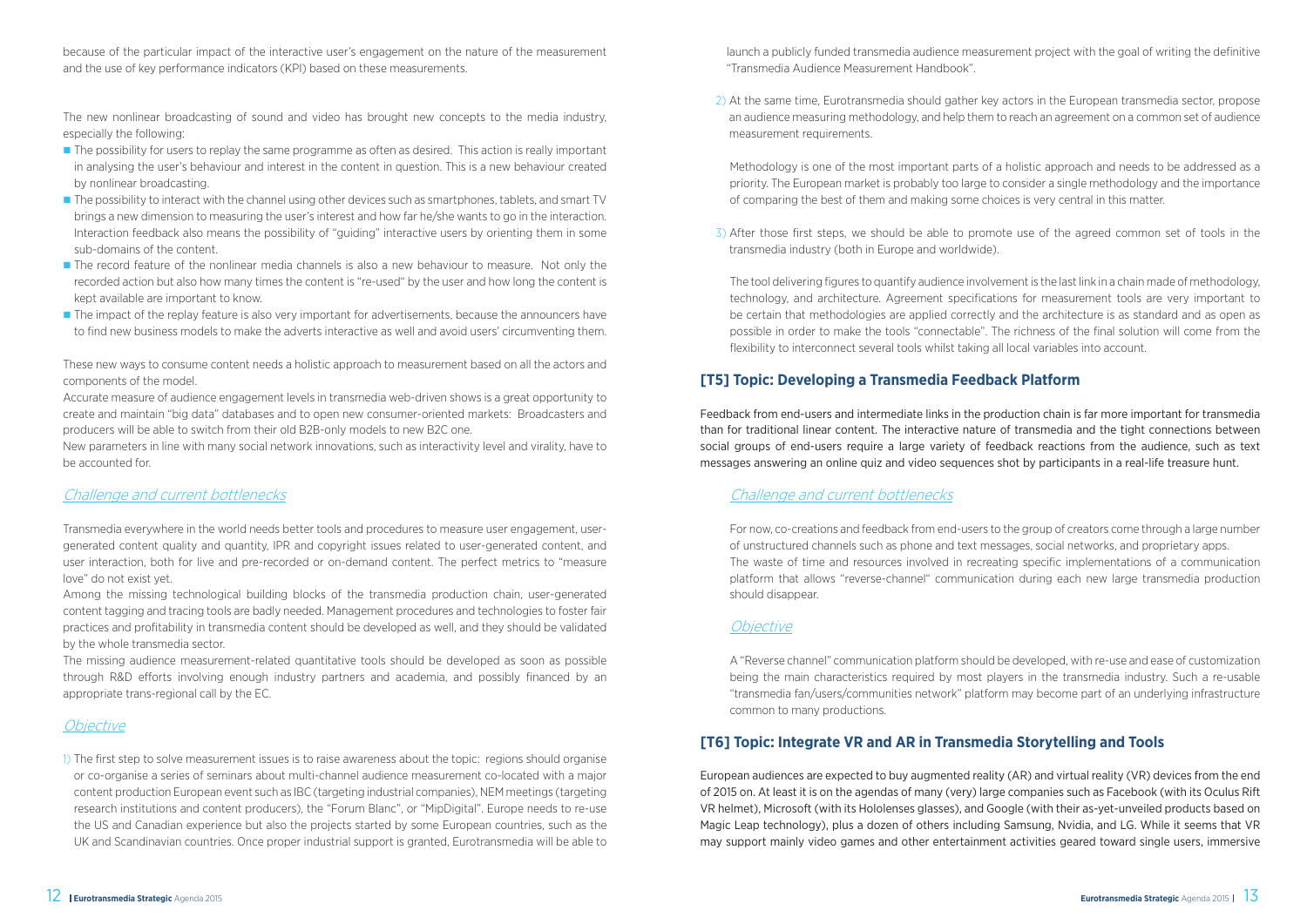augmented reality (see-through glasses with superimposed virtual objects, characters, images, or text) has a huge potential for social media use and therefore as a category of choice for future transmedia productions. AR glasses are candidates to become the second screen of the future: Users will be able to communicate with other people, communities, applications, etc., while remaining in touch with their physical and social environments.

#### Challenge and current bottlenecks

Tools for production and post-production of VR and AR content are still missing or - at best – in their infancy. This evolving situation offers huge opportunities for the European private sector willing to produce its own content or to contribute to immersive AR transmedia works.

#### **Objective**

Fostering the emergence of regional and European research projects in the field of immersive augmented reality content tools; fostering local and transnational public-private investment programmes to mature VR and AR technologies in Europe.

#### **[T7] Topic: Integrate New Interaction Paradigms in Transmedia Storytelling and Tools**

The emergence of new interaction paradigms is increasingly facilitated by a new family of hardware devices for mobiles. To give one example among many, the Intel RealSense camera gives a picture of the user or its surrounding with not only colour but also distance information for every pixel in its field of vision. Tablets and smartphones sold as of the second half of 2015 will include such devices, opening up a whole range of new gesture recognition capabilities. Motion capture was an expensive niche reserved for rich game creators; soon motion capture will become available for free on almost any mobile device. Interaction will be more and more based on virtual agents or avatars impersonating distant entities and on gesture recognition as a way to input commands: The old mouse click is being replaced by hand waving.

#### Challenge and current bottlenecks

Adding this opportunity to the rise of AR and VR glasses allows once more for a complete rewriting of the storytelling grammar, adding natural interaction to transmedia content developers' bag of tricks. Fostering the development of high-level interaction design platforms and standards, developing virtual avatars (human character expressing emotions and interacting with the end user) that are easy to use and to customise and simple ways to animate them with natural gesture interfaces looks like the obvious thing to do.

European research is advancing rather well in this sector, but Japan and the USA have large game industries and are starting to shift their efforts towards novel interaction paradigms for mobile devices, so we should continue to push and remain competitive.

#### *Objective*

Strengthening the European position in natural interaction using motion capture, gesture recognition, and virtual avatars through European (Horizon 2020), national, and regional projects aiming at creating such experience-related technological bricks and platforms.

#### **[T8] Topic: Exit the ghetto of proprietary technologies in distribution channels**

Major European TV providers are using closed technology set-top boxes that are usually unable to display modern content such as HTML5, games, or almost any form of interactive application in which information flows back from the user to the content provider.

#### Challenge and current bottlenecks

One the biggest bottlenecks that linear media creators are experiencing with cable operators is the hardware that they use. Most of them want to provide vivid active content to their digital TV users, but innovative content creation initiatives are hampered by proprietary hardware choices made years ago.

#### **Objective**

Europe should support the creation of an open-specifications hardware set-top box that not only decodes TV broadcasts with the highest level of security but also provides a degree of interactivity close to that of a tablet or game console.

The consortium will use the NEM platform to reach all stakeholders involved and to help them launch an open-format "Euro-decoder" initiative and draft an open set-top box API6 .

#### **[T9] Topic: Appropriation of digital technologies by content creators**

Traditional linear media content providers are underestimating the challenges faced by technological evolution. The digital revolution in the TV workflow is still at best merely under way and in some cases just starting to happen.

#### Challenge and current bottlenecks

One of the main reasons for this lack of forward momentum is public funding programmes that support content producers without any consideration for technology. Therefore, traditional media are tending to stick to more comfortable, well-known technologies and overlook the relevancy of new technologies in their business.

#### **Objective**

It seems appropriate to encourage the appropriation of technological tools by content producers in order to improve the quality and possibilities of the new storytelling methods such as transmedia. This could be done through a coordinated action funded by the European Commission (DG Enterprise).

Eurotransmedia may initiate a "European Society of Transmedia Authors" (ESTA) that will foster education in the field and represent its members in dealing with their national authorities. It should also be able to lobby for new coproduction deals at the European level.

In parallel, European media clusters should help their members to propose projects to answer future "Creative Industries" Horizon 2020 calls scheduled in the coming years.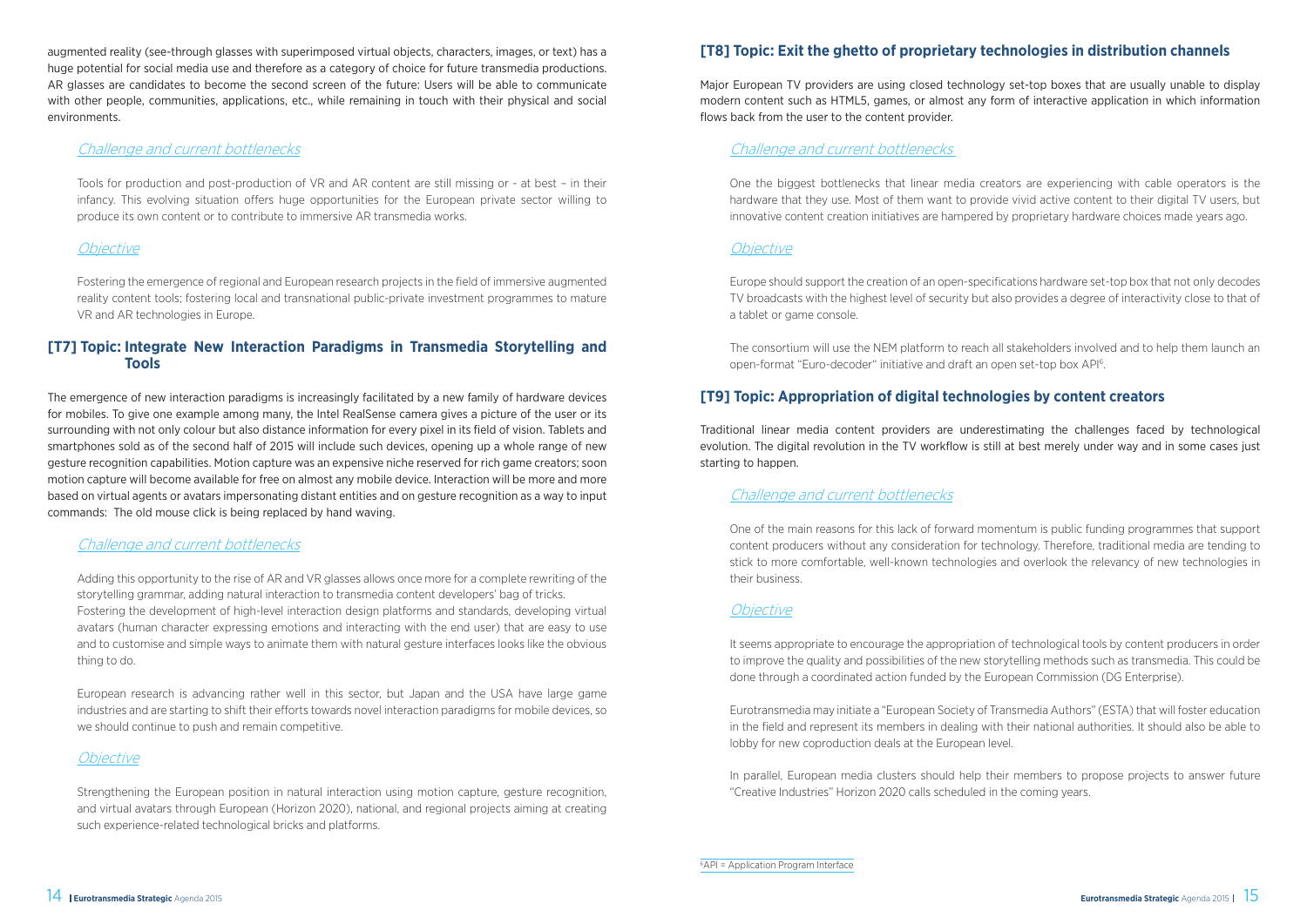**n** promoting agile approaches to transmedia financing, surfing on the wave of creative hubs and Web

#### Transmedia **Business Challenges**

As pointed out above, traditional large media companies and many stakeholders gravitating around the linear media production chain underestimate the challenges faced by digital evolution. Those challenges are not only technological, as they entail more profound changes than just replacing several technological bricks with newer ones. The new always-connected end-users now consider social media to be part of their lives and take ATAWAD (Anytime, anywhere, any device) content for granted.

Seen from this perspective, it is necessary to understand that future business models will be inspired by two main business categories:

- **Productions centred on content and IP rights' monetization.**
- **n** Promotion, marketing and other awareness-raising campaigns for brands or events.

The first one is mainly in the hands of the traditional media, which are struggling to evolve, with their old business models to be adapted, in a more and more competitive global environment. The second one is the result of the emergence of new players that have the freedom to create new business models and, hence, can evolve in the global environment with more flexibility.

#### **[B1] Topic: Business Models**

Actual media business models are not suited for transmedia productions, which are by nature more dynamic. Many business models were tried and tested by the media industry in the past. Specific business models and business cases were successful for publishing, video games, TV, web, comics, merchandising, TV series, etc. But when transmedia starts to answer ATAWAD requests from modern audiences, its deployment on multiple platforms by multiple creators, and in a "crowd-shared" environment, new models are required. These are often hybrids of previously tested models, but ones that are usually more complex than before.

#### Challenge and current bottlenecks

New holistic approaches that incorporate models from the Internet economy, audio-visual sector, game industry, etc., are needed. The participation of successful transmedia actors will be crucial for the successful drafting of the future "transmedia business models bible". New business models based on Internet practices such as Data-driven, Free2Play, Freemium, and so on, are being tested; Free2Play worked well for Candy Crush, so future transmedia production may be successful using this model too (or not?). Future business models will be – at least partly – open, web based, and data driven. They will integrate many different revenue streams of support (public, sponsorship, branding and advertisement, coproduction, etc.) and will be more flexible. Transmedia is on the verge of becoming a source of datadriven revenue, but how to design, adapt, and customise the new business models to each transmedia production is difficult to master.

#### **Objective**

Launching public support actions, along the lines of the Belgian *Promimage* calls<sup>7</sup>, in several coordinated European countries for the large-scale testing of media productions based on new media technologies.

The objective is to help content producers test and validate new business models on transmedia use cases, and then to promote the use of successful ones in similar use cases. That should be done mainly by private initiatives, but Eurotransmedia partners and their members should contribute by gathering information, discussing practical solutions within their national media ecosystems, and contributing to experiments on specific concrete cases that are proposed by private producers.

Seminars, workshops, and brainstorming sessions should be organised in all European regions involved in the field, in cooperation with chambers of commerce, start-up incubators, and accelerators. Eurotransmedia

will concentrate its efforts on:

- start-ups.
- **n** educating the traditional financing sources about the opportunities that the new business models (Free2Play, big data exploitation, crowdfunding, etc.) offer.
- $\blacksquare$  educating transmedia producers about the specificities of the new low-cost market culture coming from the Web industry (as opposed to the huge investments required by traditional cinema and broadcast markets).
- $\blacksquare$  Sweden may test new business models within publicly funded pilot activities.
- n Regional media clusters will act as information distribution points to relay the information to their members.

#### **[B2] Topic: Local Innovation Support in Creative Industries**

Traditional creative industry productions are supported by their local authorities in most countries, including in Europe, but innovation is less supported.

Of course, the Horizon 2020 work programme includes topics such as "Technologies for creative industries, social media and convergence" aimed exactly at transmedia-related issues on a medium to large scale.

#### Challenge and current bottlenecks

Supporting innovation in the media domain is less common on the national and regional levels. Public support for the creation of content based on new innovative technologies is required to push the traditionally static media institutions towards new narrative formats. Such initiatives should allow realscale testing of the latest transmedia innovations and to check their business models with large audiences, something that is not possible in the scope on H2020 projects.

#### **Objective**

Lobbying local and regional funding authorities is needed, preferably with trans-regional discussion and consultations for a maximal impact.

As a first step, regions should organise a series of information sessions with representatives of the regional governments in order to promote transmedia production policies.

#### **[B3] Topic: Better User Generated Content management**

The art of managing UGC (User-generated Content) in media production and especially in transmedia production is still in its infancy. More research and lots of real-scale experiments in the field are clearly necessary in order to ensure the constant and robust use of UGC in transmedia works. Almost all the technological steps in the production workflow are affected in some ways. UGC is of lower quality than professional content, so several quality improvement and quality control steps are needed, and should work fully automatically and in real-time. Metadata validation, geo-stamping and time-stamping verification, privacy, and copyright issues are new to the media production pipeline and should be dealt with at great speed, with great reliability, and in

7 Promimage calls, see http://www.awt.be/web/img/index.aspx?page=img,fr,200,000,000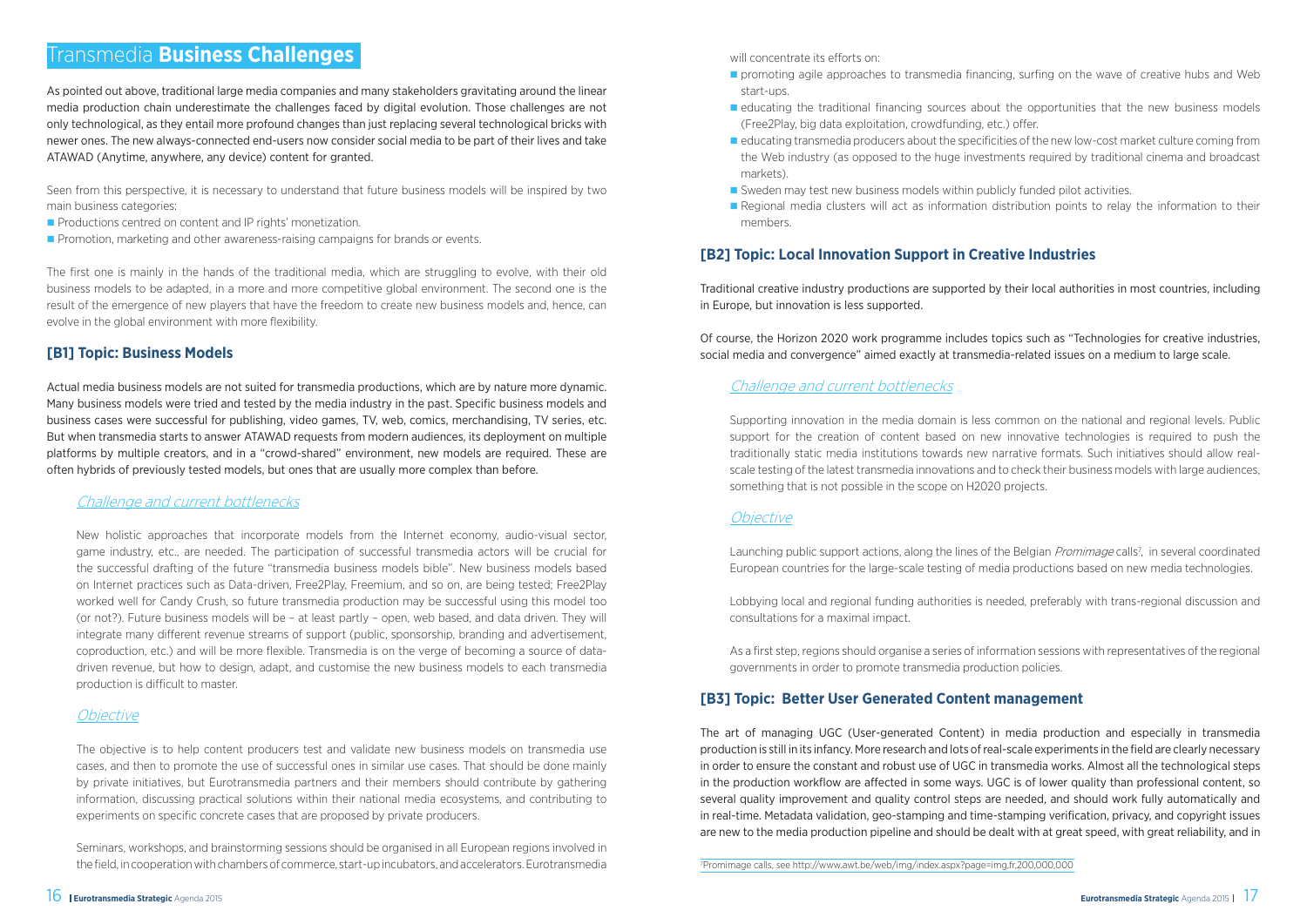a fully automated way. UGC offers a great opportunity to increase user engagement through the well-known "My 15 minutes of fame"<sup>8</sup> syndrome that made YouTube so successful.

#### Challenge and current bottlenecks

UGC management will mature if its best practice rules, methods, and procedures are gathered and made available to the transmedia community at large. Once mastered, UGC should become an efficient way to tighten up and reinforce user communities as well as a profitable source of revenues. Used wisely, UGC will inspire audiences to improve the quality of their contributions. Peer recommendations and re-posting of UGC may become the most profitable element of the new transmedia storytelling grammar.

The exploitation of user data and UGC metadata – with appropriate privacy protection – is also a big business opportunity. Big data gathered during transmedia productions should be used to improve business intelligence and content value evaluation. User feedback should be used more and more to improve the creative processes, to initiate new strands of existing content, to contribute to the characters' development, and so on.

#### **Objective**

Raising awareness of UGC issues and opportunities among all stakeholders is very important for the transmedia industry. The usual tools will be used to that end, *i.e.*, seminars and special sessions about transmedia value creation from UGC in high profile conferences and professional exhibitions, information gathering through European transmedia communities activities, compiling UGC best practice rules in an evolving online "Eurotransmedia UGC Recipes Handbook", etc.

#### **[B4] Topic: Content IP Ownership**

- The European master in transmedia will include a course on transmedia IP management.
- **n** Lobbying for the harmonisation of copyright laws across European countries to facilitate cooperation among different regions and therefore to strengthen Europe's position.

With transmedia come new processes and workflows. A greater number of actors, some from the traditional audio-visual sector and some from the digital world, such as Internet providers and telecom operators, are involved in the content creation process. All of them may own some part of the created IP and will want to be repaid in proportion to their contributions.

#### Challenge and current bottlenecks

The new workflows are based more and more on agile methods, technological platforms, and automated management support tools in which the stakeholders' shares may vary continuously.

Applicable laws are not the same from country to country, further complicating the equation for international co-productions. "Who owns the content?" is no longer a trivial question. Complex transmedia IP needs to be managed artistically, but also as a business. It must be considered like any valuable industrial property, encompassing finances, funding contributions, marketing, rights re-negotiation, market trends, short and long term opportunities, etc.

#### **Objective**

Fostering IP management best practices throughout the European media industry with a series of national and regional actions in order to strengthen the position of future European IP managers:

Eurotransmedia partners will collect best practices and best business models from their members

8 Andy Warhol said in 1968: "In the future, everyone will be world-famous for 15 minutes".

and disseminate the consolidated information through multiple channels, including the public

#### **[B5] Topic: Transmedia financial support**

The transmedia sector faces a clear lack of financial support for the creation of innovative screenwriting and narrative design. For example, Investment in complex transmedia projects with joint art, science, and engineering challenges, and therefore more complex business models, is way behind what is done in Canada.

Nevertheless, transmedia offers excellent opportunities for successful businesses ready to replace the declining traditional linear media productions.

#### Challenge and current bottlenecks

Transmedia is on the hunt for reliable investors. Private funding seems to be the way to go for most transmedia production with clear business models. But in specific cases, crowdfunding may be a quick and easy way to raise money for small to medium innovative concepts aimed at niche audiences. In some other cases where technological challenges must still be overcome or when educational and cultural goals are pursued, public funding could also be the solution to fund initiatives with less mature business models.

#### **Objective**

Innovative transmedia storytelling could be turned into real business by investment from various sources, but the three most realistic are private investment, public funding, and crowdfunding.

That can be done on several scales, from the local to national and even international level. conferences.

- Private: Actions toward private investors will include the creation of one (or more) special development fund(s) for mature transmedia projects, where "Free Angels" invest in the writing of transmedia projects.
- Regional living labs and incubators will be enticed to open sections related to the incubation and support of art/science projects and to fund transmedia art/science workshops in the framework of scientific
- Public: Public funding actions will seek funding from European funds (Promoting and facilitating Horizon
- Another public funding action will see the Eurotransmedia partners optionally together with other European regional clusters – launch joint regional calls for innovative transmedia projects with a less pronounced business orientation, such as cultural and educational projects, and projects with significant

2020 Creative Industries calls for proposals) and from regional/national support actions. narrative design or technological risks.

Crowdfunding: Clusters may initiate actions to help innovative SMEs launch new transmedia crowdfunding projects for smaller scale projects with short production cycles.

#### **[B6] Topic: Impact Study**

No studies have been conducted yet on the economic impacts of the transmedia sector, but we can estimate that it will grow substantially in the coming year.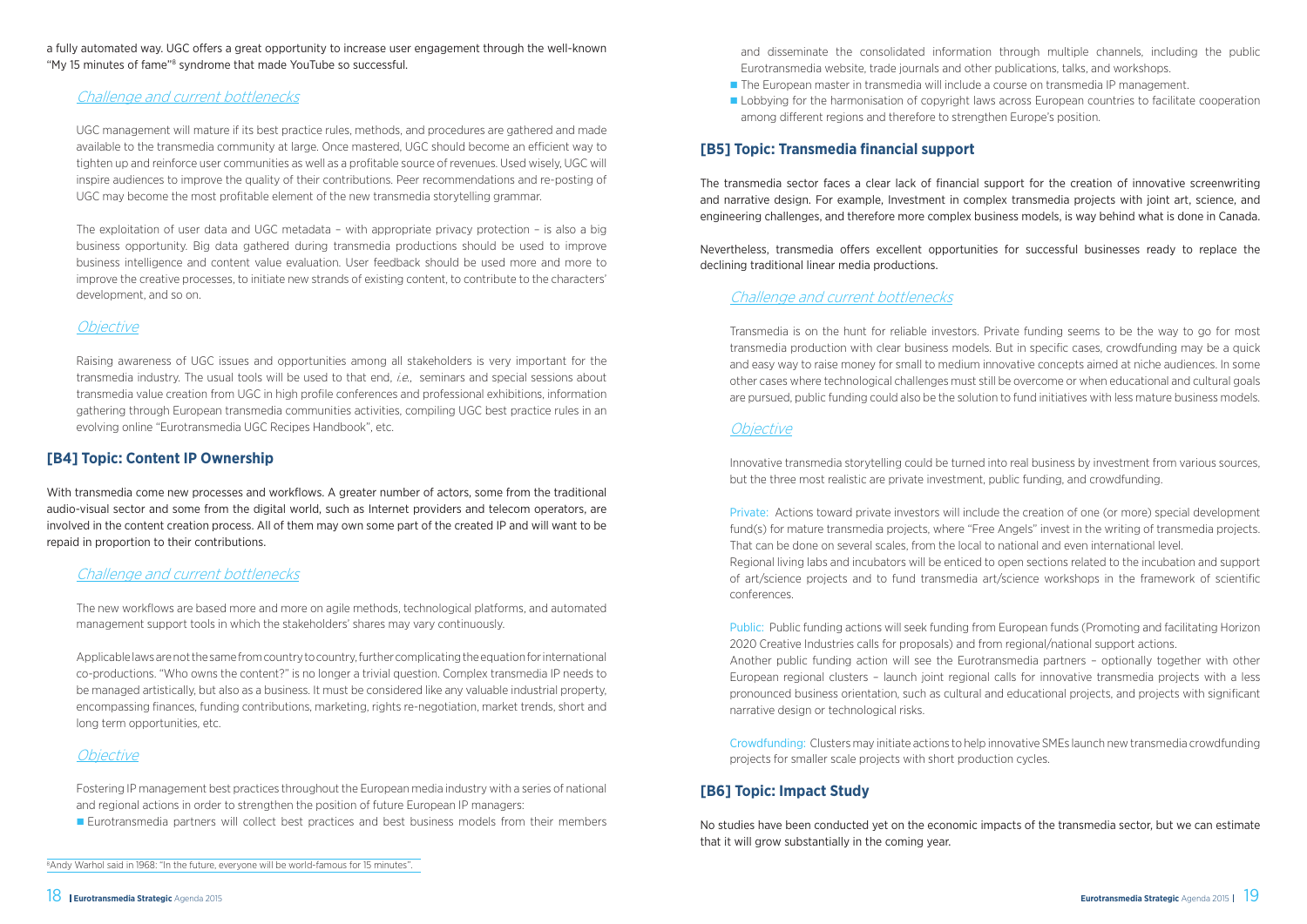#### Challenge and current bottlenecks

An accurate and continuously updated survey of transmedia's status should benefit every stakeholder in the transmedia industry. A few private companies produce and maintain market studies and market them. Such reports cover specific sectors of the media industry, but there is no transmedia-specific report on the market today. Besides its economic impact, the societal impact of transmedia is also evolving with the objective reporting of its evolution.

#### **Objective**

Eurotransmedia will discuss these issues with the authors of business studies in the media industry to convince them to report on and keep a specific watch on the transmedia sector.

European media industry clusters should track and disseminate a societal impact report of transmedia, including its locally specific (both linguistic and cultural) influence on the way end-users consume transmedia content.

#### **[B7] Topic: Cultural Transmedia**

Transmedia is a great marketing opportunity to generate business value in cultural and creative activities, because its interactive and social aspects intensify user attention. Museums and many cultural locations may use more transmedia to convey their messages. Interactivity is a well-known trend in museums and historical sites, but use of the visitors' mobile devices is under-exploited. Cross-media, personalisation, geolocation, augmented reality, and gamification are only buzzwords when they could be powerful tools in the cultural industry today. Transmedia may become the next natural development.

#### Challenge and current bottlenecks

The challenges faced by the transmedia content providers trying to address the cultural market needs are the usual ones for any new market, *i.e.*, creating added value with innovative and low-cost solutions, developing appropriate business models, and implementing successful pilots and prototypes.

#### **Objective**

■ Specific actions with Brazil: Preliminary contacts with the Brazilian Technology Platform BRAFIP, one of the existing LATPs (Latin-American Technology Platforms) are promising. In Europe, BRAFIP has

Helping the European transmedia sector to address the cultural industry through lobbying (with NEM on the European level and at big exhibitions and trade fairs; with local authorities on the lower levels), pilot demonstrators, and participation in or launch of local, regional, or national support actions.

- The launch of a series of international projects through *Interreg* applications,
- New research cooperation projects in the framework of the International Action Plan,
- Specific actions with Canada: The Prompt consortium from Quebec has announced it will to launch calls for international cooperation with Europe in the scope of their "*Programme de soutien à la valorisation* et au transfert (PSVT) ",
- already established partnerships with the European Technology Platforms NEM and NESSI.

#### **[B8] Topic: International Cooperation**

The transmedia concept is perfectly applicable everywhere, including on the global level, where the various communication channels used by a project can be tailored to the local ways of life in many different communities. Transmedia is therefore a perfect candidate for international cooperation and coproduction. Eurotransmedia is discussing international cooperation with Brazil, a country with a very active protransmedia policy (i.e., with its Brafip platform<sup>9</sup>). Moreover, the Brazilian transmedia guru Mauricio Mota is a member of Eurotransmedia's advisory board.

#### Challenge and current bottlenecks

An international coproduction may bring companies with complementary skills or local advantages in one

9 www.brafip.org.br/brafip/ 10http://eucroma.dk/

or more media (e.g., animation, storytelling, shooting, etc.) together around large transmedia projects with great efficiency. The chicken-and-egg problem is that transmedia, as a new industrial sector, has not yet established its internal communication networks.

Existing transcontinental opportunities between Europe and Brazil and between Europe and African countries may produce content suitable for a global audience.

#### **Objective**

Eurotransmedia may tackle the transmedia chicken-and-egg quandary by starting with some eggs:

#### Transmedia **Artistic Challenges**

Transmedia creators have to cope with new constraints. Those constraints are the results of a new way of telling a story, which is no longer on a single medium, but on several media at the same time, and the audience's increasing influence and expectations.

First of all, transmedia must develop a language of its own. In the same way that cinema has generated narrative processes that had no equivalent in literature or theatre, transmedia is inventing its own "grammar". Just as the designers of video games began to write and screenwrite thanks to a favourable state of art technology ("Up and Running Real Time Display Processors"), the architects of transmedia are looking for the most effective writing processes, ones that are more expressive and user-friendly. The whole education process has to be adapted and, hence, news methods must be tested.

Second, the audience's expectations must be integrated into transmedia content. The degree to which an audience adopts new tools is a determining factor, often more decisive than the tool's technical elegance or intrinsic quality. Immersive and virtual content will be at the heart of creation as well as of audience engagement. The development of new media and new communication channels, including the Internet of Things (IoT), for instance, will also be an asset for the transmedia creator.

#### **[A1] Topic: Discovering and improving transmedia talents**

Improving the skills of the various links in the transmedia content creation chain, from authors to developers, is mandatory. One European initiative – Eucroma (European Cross-Media Academy) – has surfaced in Denmark. Eucroma10 is an advanced cross-media learning establishment based in Copenhagen. It was sponsored by the MEDIA programme of the European Union and is part of the larger "New Skills for New Jobs" initiative. Several specialised masters and short curricula for professionals are also starting in various European countries. Education is important, but new talent is sometimes discovered in self-taught newcomers. Producers should not neglect the pool of talented young individuals appearing in crowdfunded web series and other selfproduced initiatives.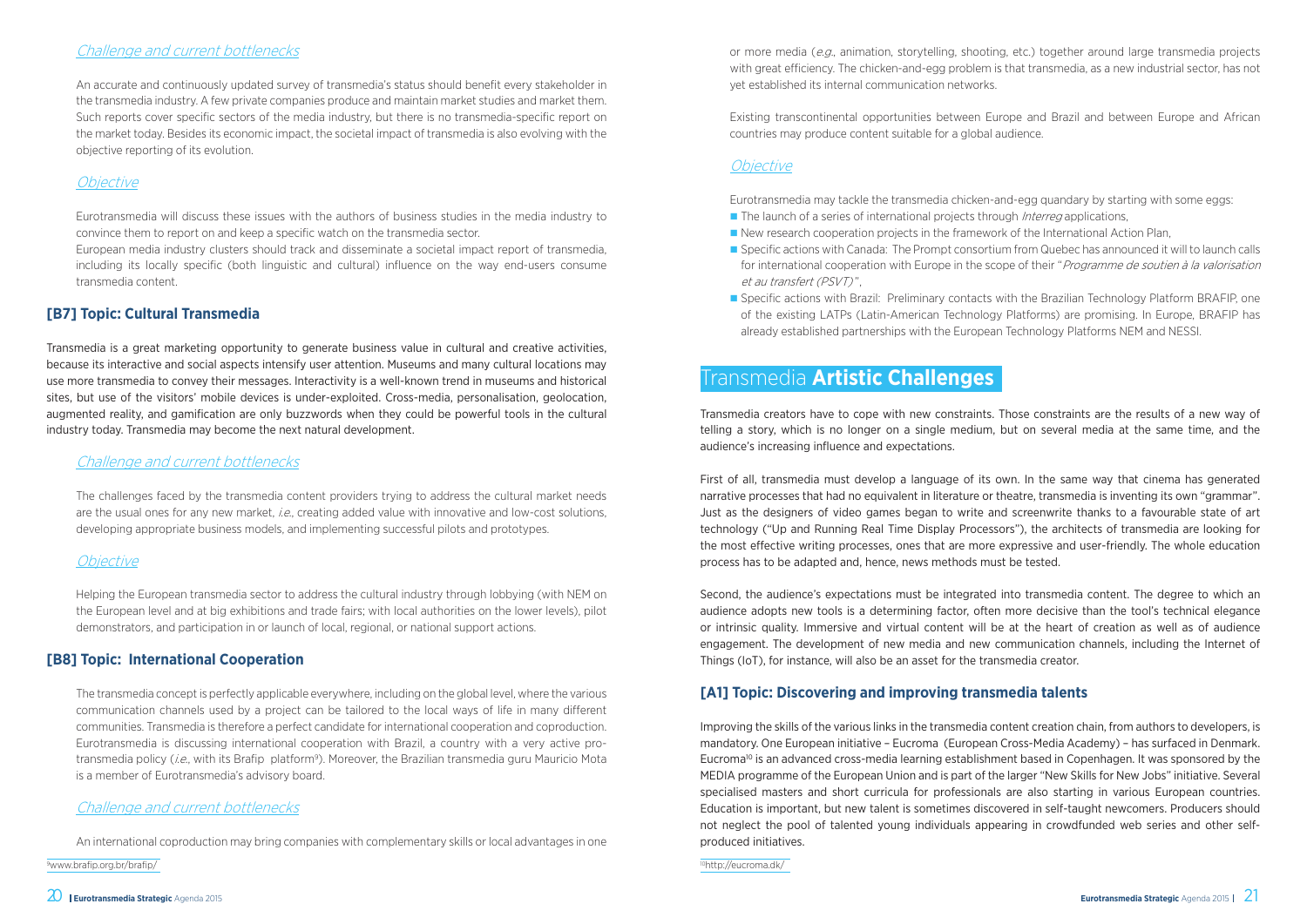**n** insert seminars and lectures about new types of contractual cross-media commitments in new or

■ create a "stack overflow/git hub for transmedia<sup>12</sup>" platform, a kind of central repository for transmedia

#### Challenge and current bottlenecks

European content creators are generally not tech-savvy enough to translate their ideas into real-world productions and their creativity is thwarted by the fast pace of change in digital devices and their use by the general public.

The new ways of consuming media drive the need to consider audio-visual creation as "transmedia" from the very start rather than being designed for a specific support or medium, as was always the case before the digital revolution.

"Pure" transmedia profiles are extremely hard to find. Not all productions require highly skilled transmedia architects, but, in the near future, transmedia skills should become part of all profiles along the media production pipeline.

- College curricula are targeting overly narrow niches instead of crossing and merging traditionally established topics (drawing, broadcast video, movie making, web development, etc.). As groups of transmedia creators are totally heterogeneous, there is a need for a new position, something like a "Transmedia Show Runner" to ensure consistency and cohesiveness among the various skills and profiles of a team.
- **n** The current educational curricula are not open to technical innovations and to the simultaneous use of multiple channels.
- n A lack of coordination between the education curricula hobbles Media workers' international mobility: The similarities between same-level courses in the various European countries are not strong enough to guarantee the equivalence of their graduates' degrees.

#### *Objective*

Three major bottlenecks have to be considered to tackle these challenges:

As explained below in Technological Challenge #9, Eurotransmedia may initiate the launch of a professional association called the "*European Society of Transmedia Authors*" (ESTA) that will foster interdisciplinarity, promote employment through transmedia "job boards" and relations with employment agencies, and even host dedicated MOOCs<sup>11</sup>.

Initiating education activities with a common European curriculum on various levels: bachelor, master, and short programmes for workers already involved in the media production pipeline.

The creation of a "flagship" European Master of Transmedia Production (including transmedia storytelling as well as technical aspects, constraints, and opportunities) and the launch of a series of workshops on transmedia storytelling writing should spark a trend toward a fruitful hybridization of creative and technological professions in the media industry.

A typical example of such a 5 year transmedia curriculum could be:

- One year of common lectures (all profiles included)
- $\blacksquare$  Three specialisation vears
- $\blacksquare$  A final year dedicated to an inter-specialisation mix

**n** launch a multilingual transmedia wiki populated with cases studies under scientific supervision in association with existing and future learning initiatives. The wiki should become a way to explain the



#### **[A2] Topic: Co-creation and Synergies**

We have already noted the lack of creative and technological skills and expertise in multi-format production teams. Consequently, transmedia currently requires the collaboration of multiple actors, interests, and skills within the creative teams. A reinforced crisscrossing of skills from various sectors of the media industry is therefore expected. Professional associations will have to be strengthened and dedicated job pools will emerge from those future synergies.

11For the definition of a MOOC see: http://en.wikipedia.org/wiki/Massive\_open\_online\_course 12http://stackoverflow.com/, https://github.com/

#### Challenge and current bottlenecks

Co-creation and synergies are mandatory to improve mutual understanding of the different jobs and competences in the sector. This means that collaboration agreements, contracts, revenue splits, and IP sharing rules need to be written according to new rules.

#### *Objective*

Co-creation and synergies should be learnt from the first stages. The ideal solution may be to have more frequently interdisciplinary academic curricula that incorporate art schools into universities (as is already the case in the USA). In the shorter term, transmedia stakeholders should:

- existing curricula;
- nost "creative jams" around transmedia that mix different profiles and initiate synergies;
- programming knowledge specifically adapted to transmedia problems;
- n integrate digital culture in traditional schools and mainstream coding skills courses; and
- specifics of each medium with all the pros and cons.

#### **[A3] Topic: Improve storytelling methods to follow the technical evolution**

The availability of more skilled and multi-talented content creators is not enough to give the European media industry the production capabilities that it needs to compete on the global stage. As new devices and new usages appear multiple times each year, the way to tell stories has to be adapted.

Geolocating mobile devices was unheard of less than ten years ago. It now offers transmedia huge opportunities as a storytelling tool, improving the user experience, reinforcing local communities, and allowing for story variants that take account of the kind of transport used, the speed of the user, and its location.

"360° storytelling" is not mature enough. Transmedia stories should develop coherent universes while taking account of all media, with their specific needs and characteristics, right from the start of the story writing.

#### Challenge and current bottlenecks

The storytelling grammar is constantly being rewritten. It is no longer possible to create a story based on a single medium and then to extrapolate it in some ways for other uses; it is mandatory to think «transmedia» from the start and not to design a story or a character for a specific support or medium. The challenge is less on training than on continuously reinventing the textbooks themselves. The lessons learnt from successful methods and tools discovered should be incorporated in the teaching curricula through the shortest possible feed-back loop.

#### **Objective**

The transmedia industry needs a short feedback cycle from professionals in the field back into scholastic curricula. Academia and other teaching organisations should work hand-in-hand with private companies to close the gap between technical innovations and their inclusion in the transmedia grammar and their adoption by creative processes.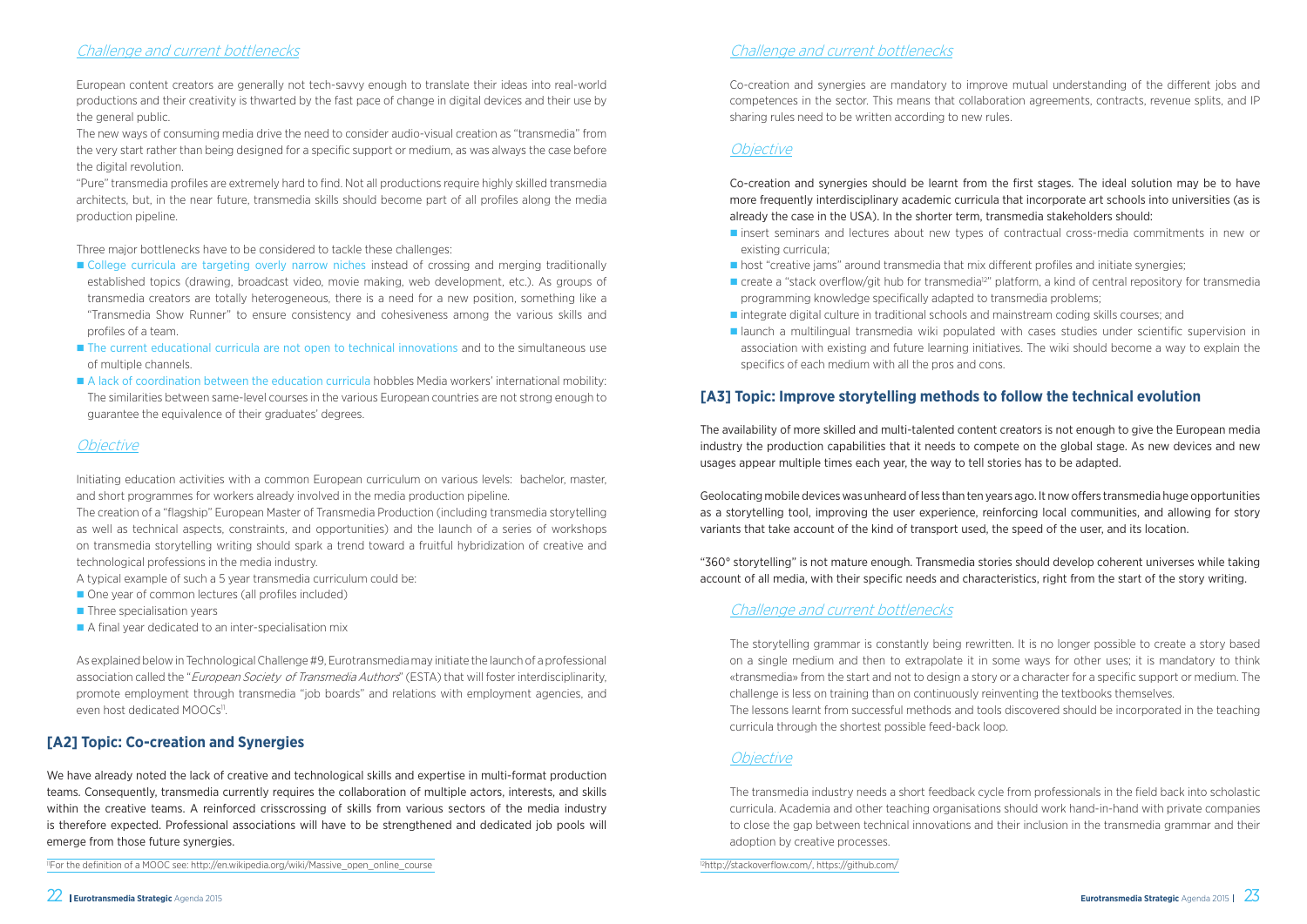

Incubators and other similar structures mixing transmedia companies and transmedia-focused training initiatives such as intensive workshops and live pilot demonstrators should be dedicated to the creation of heroes, characters, and their stories and universes implementing a mix of proven storytelling methods and new innovative ones inspired by the latest technological trends.

Creating, updating, and maintaining an encyclopaedia of existing tools usable in the storytelling process is needed to shorten the learning cycle. Such a repository would be efficient if it provided methods and examples with enough details to ease its adoption by students. That might be possible if a large number of stakeholders contribute actively, something that is possible only with an open source structure.

#### **[A4] Topic: Discover new storytelling methods for public venues**

Public venues such as museums, exhibitions, sports matches, concerts, shopping malls, theme parks, and other tourist locations have been identified as a key market opportunity for transmedia. The writer and transmedia expert Alison Norrington, amongst others, confirmed this opportunity at the 2010 TEDx Transmedia Conference. 13Such public venues are effectively looking for new marketing approaches to attract a larger "constantly connected" public who still demand new transmedia content (ATAWAD: anytime, anywhere, any device). Public venues also offer specific opportunities for transmedia products due to the real-time nature of their activities.

#### Challenge and current bottlenecks

Designing, testing, and producing new storytelling applications and tools adapted to public venues to educate and inform audiences or to advertise products and services may open vast opportunities for the transmedia content industry. The time-dependent constraints specific to such public venues include: waiting times, queue management, and time-of-day and time-of-year changes in user experience. Intelligent and environment-aware transmedia content for which no storytelling grammar exists yet is thus required. The Internet giants are already trying to tackle the issue in order to seize the opportunities offered by historical tourist sites. For example, Google Niantic Lab launched in March 2015 its "Endgame: Proving Ground" real-world transmedia adventure based on augmented reality on smartphones and geolocating artefacts by mobile users.

#### **Objective**

Europe will complement – if not replace – a fading linear media industry and transform it into a place where everybody will enjoy the immersive personalised experience of a live event.

Eurotransmedia will push emerging Internet of Things platforms such as FIRE to take into account transmedia storytellers' needs because "The Internet of Things Is Far Bigger Than Anyone Realizes"<sup>16</sup>.

European business incubators and talent development agencies will push new initiatives, spin-offs, and start-ups towards more user-centred transmedia real-time productions. Workshops about new narrative methods for location-based exhibitions will be organised, whilst the singularities and possibilities of different events, shows, and exhibits will be reconsidered and enriched by transmedia principles.

#### **[A5] Topic: Design and test storytelling methods enabled by the Internet of Things**

Communicating devices and "smart objects" are everywhere. The Internet of Things will be more and more visible, with a growing number of communicating intelligent objects, ranging from the watch that monitors your state of health to future autonomous cars. The European owns more than one portable device, on average, and will soon wear or own several communicating objects. The trend is even expected to accelerate every year for the next decade, so it is expected to push the number of connected devices to 21 billion as soon as 201814.

#### Challenge and current bottlenecks

Transmedia content now reaches people not only through their TV sets and smartphones, but also through their wristbands, watches, glasses, household appliances, and soon robot drones<sup>15</sup> and autonomous cars. Public accessible devices, such as advertising hoardings and vending machines are also more and more connected. As such machines are fitted with screens, microphones, keyboards, and loudspeakers, they are ready to apply for a role in a transmedia production; but transmedia production is not yet ready to offer any to them. In the future, any of the billions of connected "things" will be able to interact with transmedia stories. The only thing that transmedia architects must do is to master the required communication language.

#### **Objective**

Fostering IoT awareness everywhere along the transmedia production chain. Horizon 2020 and other "Internet of Things for content production" research projects will be initiated. Here, too, exploratory seminars, pilots, and experiments where artists and technicians share their experience are seen as starting points to expand the boundaries of the new transmedia storytelling grammar.

#### **[A6] Topic: Improve User-Generated Content Integration in Production Workflows**

User-generated content (UGC) is any published information that an unpaid contributor provides. The information might be a photo, video, or text comment. UGC is usually distributed through a social media application. Advances in mobile connected devices' abilities to capture information and constantly increasing user demand for interactivity are leading to more and more user-generated content becoming available.

#### Challenge and current bottlenecks

Transmedia works are inherently interactive and user driven, but the re-use and integration of UGC in successful productions are trailing current user demand. It is clear that transmedia storytelling has to adapt to UGC use but many content creators, transmedia architects, and technicians along the production chain lack skills and experience regarding user engagement and User-Generated Content data processing. The transmedia grammar is constantly evolving and still needs more complete user involvement in the storytelling process.

#### **Objective**

Fostering UGC's integration in the media production workflow in general. Promoting new creative developments around UGC. UGC use should be inherently multidisciplinary, as storytelling, legal issues, privacy issues, infrastructure, and many other fields are involved. Transmedia workshop dedicated to UGC re-use improvement, spread of success stories amongst transmedia actors, and other actions are greatly needed.

<sup>&</sup>lt;sup>14</sup>According to Cisco: http://www.cisco.com/c/en/us/solutions/service-provider/visual-networking-index-vni/index.html 15Example of a personal robot drone: www.airdog.com 16Daniel burrus, The Internet of Things council, http://www.theinternetofthings.eu/daniel-burrus-internet-things-far-bigger-anyone-realizes

<sup>132010</sup> TEDxTransmedia Conference: http://www.youtube.com/watch?v=dZ7XAr8X83U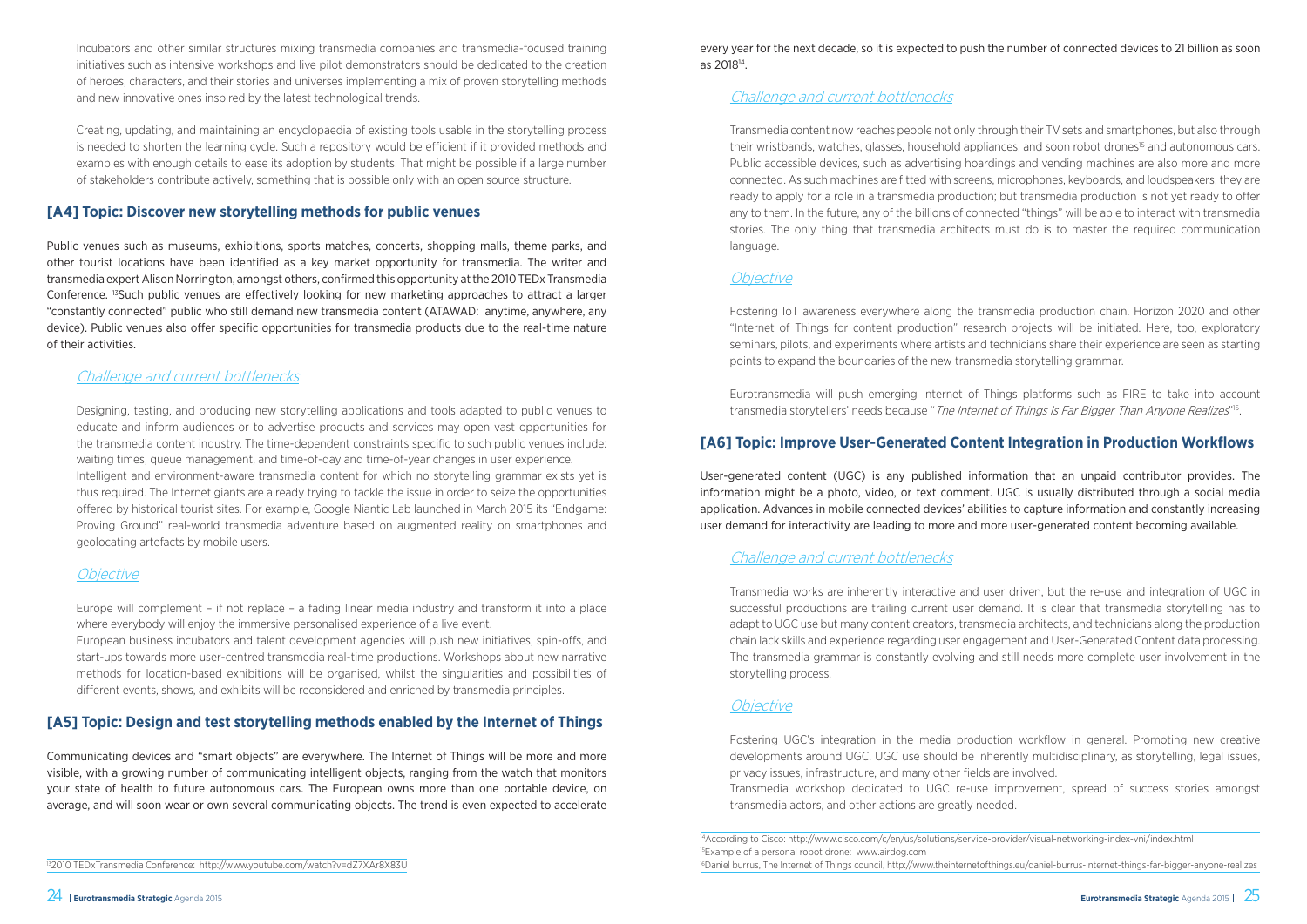

#### **[A 7] Topic: Digital literacy**

End-users are more and more used to digital tools, but the gap between their immersion in the day-to-day use of digital technology and mastering it as a tool for storytelling seems to be widening.

To maximise the impact of new technologies such as cloud computing, AR and VR glasses, Internet of Things, wearable sensors, and gesture recognition, education actions are required on various levels, starting with stories and scenario writers, directors of photography, and other creators.

Even engineers, technicians, and programmers, but also many specific segments of society, lack knowledge of digital technologies and their effects on the general public's way of life.

#### Challenge and current bottlenecks

The recent widespread availability of technologies does not mean that they have been adopted, or even acknowledged by all the players in the entire value chain. Both professionals and end-users needs to be made aware of and encouraged to use those new tools and channels.

- Digital literacy could be achieved if easier access to experimentation were encouraged. One of the biggest challenges will be to create the necessary conditions for such access. Open spaces, Living Labs, and Fab Labs are key opportunities to foster and must benefit all.
- **n** Better use should be made of cultural mediation activities and museums should be seen as strategic places for learning and achieving digital literacy.
- **n** There is a need for training in storytelling in a multi-screen context and training in the specificities of writing or reading/listening/watching/playing in a transmedia environment; as well as encouraging agility to move from one device to another.
- n Collaboration between innovative start-ups and future transmedia professionals should be encouraged.
- **n** Instructional work is needed from technology providers to raise awareness and provide use cases to facilitate adoption by professionals and end-users.
- Technology should be seen as a tool and not only as an end result: Technical architectures need to be transparent to ensure a smooth experience for the user.

#### **Objective**

Promoting the use of new technologies and tools in the content creation process so as to foster better experiences for the end-user. Ensure a sufficient level of digital literacy from end-users enabling them at least to be able to follow those multi-channel experiences, and preferably to make the most of them.

# EURO<br>HANK

### **The Eurotransmedia action plan**

With its strategic agenda, the Eurotransmedia project tackles technological, scientific, organisational and economic challenges for research and innovation for the European media industry. Implementing real world actions is mandatory in order to help the European Media industry to get rid of the remaining technological barriers that still hamper its competitive position, to adopt "360° thinking", to use new business models, and to hire new talents usually found in the net economy while continuing to satisfy the quality standards of the cinema and broadcast industries.

An ambitious Eurotransmedia Joint Action Plan will be implemented in the coming years. Designed to address all challenges and to benefit from all the opportunities described above, it will propose a dozen actions shared by the participating Eurotransmedia members. In order to maximize their outcome, these actions will be open to stakeholders outside the Eurotransmedia consortium.

Regional cluster organizations from the Eurotransmedia consortium share an ambitious objective and operational strategy, that of bringing together the variety of European Transmedia stakeholders in order to cross together the chasm separating traditional linear media from the future world of multiple screens, mobile devices, and always connected audience in demand for ATAWAD content. The Eurotransmedia Joint Action Plan will be implemented in a short to medium time frame to ensure the proposed innovations and will percolate from idea to market and take effect in an optimal way.

It should be noted, however, that innovation and research, by nature, contain a degree of uncertainty that will increase with the time it takes to mature. Detailed roadmaps will be developed in the Joint Action Plan that Eurotransmedia is proposing and will implement in the coming years.